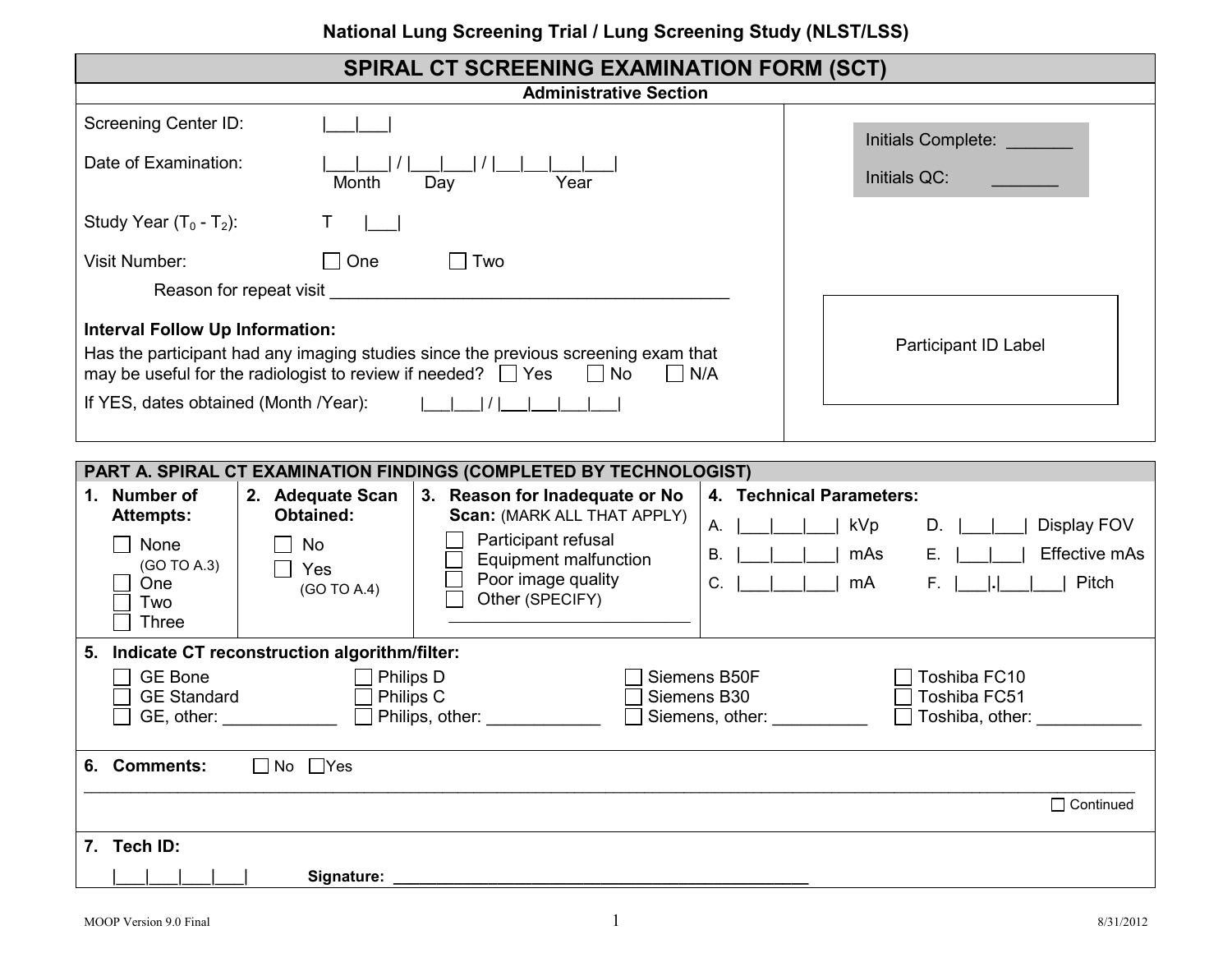| PARTS B, C, D AND E COMPLETED BY RADIOLOGIST |                                                                                                                                                                                                                                                                                                                                                                                                                                                                                                                                                                                                                                                                                                                                                                                                                                                                                                                                                                                               |                                                                                                  |                                                                                                                                                                                           |                                                                      |                                                                                                |                                                                                                                             |                                                                                                                                                                                            |  |
|----------------------------------------------|-----------------------------------------------------------------------------------------------------------------------------------------------------------------------------------------------------------------------------------------------------------------------------------------------------------------------------------------------------------------------------------------------------------------------------------------------------------------------------------------------------------------------------------------------------------------------------------------------------------------------------------------------------------------------------------------------------------------------------------------------------------------------------------------------------------------------------------------------------------------------------------------------------------------------------------------------------------------------------------------------|--------------------------------------------------------------------------------------------------|-------------------------------------------------------------------------------------------------------------------------------------------------------------------------------------------|----------------------------------------------------------------------|------------------------------------------------------------------------------------------------|-----------------------------------------------------------------------------------------------------------------------------|--------------------------------------------------------------------------------------------------------------------------------------------------------------------------------------------|--|
|                                              | PART B. SPIRAL CT OVERALL DIAGNOSTIC QUALITY (COMPLETED BY RADIOLOGIST)                                                                                                                                                                                                                                                                                                                                                                                                                                                                                                                                                                                                                                                                                                                                                                                                                                                                                                                       |                                                                                                  |                                                                                                                                                                                           |                                                                      |                                                                                                |                                                                                                                             |                                                                                                                                                                                            |  |
| 1.                                           | Indicate the overall diagnostic quality of the CT image acquisition sequence:<br>A. Diagnostic CT (GO TO C.1)<br>B. Limited CT, but interpretable (COMPLETE B.2 AND GO TO C.1)<br>C. Non-diagnostic CT exam, reschedule CT (COMPLETE B.2 AND GO TO D.1)<br>D. No image available (GO TO D.3, COMMENTS)                                                                                                                                                                                                                                                                                                                                                                                                                                                                                                                                                                                                                                                                                        |                                                                                                  |                                                                                                                                                                                           |                                                                      |                                                                                                |                                                                                                                             |                                                                                                                                                                                            |  |
| 2.                                           | Which of the following affected the quality of the limited or non-diagnostic CT? (MARK ALL THAT APPLY)                                                                                                                                                                                                                                                                                                                                                                                                                                                                                                                                                                                                                                                                                                                                                                                                                                                                                        |                                                                                                  |                                                                                                                                                                                           |                                                                      |                                                                                                |                                                                                                                             |                                                                                                                                                                                            |  |
|                                              | Submaximal inspiratory breath-hold<br>Lungs not completely imaged<br>Motion artifact<br>Severe beam hardening artifact<br>Respiratory misregistration<br>Excessive quantum mottle or graininess<br>Incorrect technical parameter(s)<br>Other (SPECIFY)<br>PART C. SPIRAL CT EXAMINATION FINDINGS (COMPLETED BY RADIOLOGIST)                                                                                                                                                                                                                                                                                                                                                                                                                                                                                                                                                                                                                                                                   |                                                                                                  |                                                                                                                                                                                           |                                                                      |                                                                                                |                                                                                                                             |                                                                                                                                                                                            |  |
|                                              | <b>Radiologic Abnormality Noted:</b>                                                                                                                                                                                                                                                                                                                                                                                                                                                                                                                                                                                                                                                                                                                                                                                                                                                                                                                                                          |                                                                                                  |                                                                                                                                                                                           |                                                                      |                                                                                                |                                                                                                                             |                                                                                                                                                                                            |  |
|                                              | $\Box$ No (GO TO D.1 AND MARK RESULT "E")<br>Yes (COMPLETE C.2. RECORD INFORMATION FOR EACH ABNORMALITY)                                                                                                                                                                                                                                                                                                                                                                                                                                                                                                                                                                                                                                                                                                                                                                                                                                                                                      |                                                                                                  |                                                                                                                                                                                           |                                                                      |                                                                                                |                                                                                                                             |                                                                                                                                                                                            |  |
| 2.                                           | <b>Record Information for Each Abnormality:</b>                                                                                                                                                                                                                                                                                                                                                                                                                                                                                                                                                                                                                                                                                                                                                                                                                                                                                                                                               |                                                                                                  |                                                                                                                                                                                           |                                                                      |                                                                                                |                                                                                                                             |                                                                                                                                                                                            |  |
| Abn                                          | <b>Description of Abnormality</b>                                                                                                                                                                                                                                                                                                                                                                                                                                                                                                                                                                                                                                                                                                                                                                                                                                                                                                                                                             |                                                                                                  |                                                                                                                                                                                           | <b>Complete for Code 51 Only</b>                                     |                                                                                                |                                                                                                                             |                                                                                                                                                                                            |  |
| #                                            | 51 = Non-calcified nodule/mass $\geq$ 4 mm (MUST MARK "A" IN D.1)<br>52 = Non-calcified nodule < 4 mm<br>53 = Benign lung nodule(s) (benign calcification)<br>54 = Atelectasis, segmental or greater<br>55 = Pleural thickening or effusion<br>56 = Non-calcified hilar/mediastinal adenopathy/mass $\geq 10$ mm<br>short axis<br>57 = Chest wall abnormality (e.g. bone destruction, metastasis)<br>58 = Consolidation<br>59 = Reticular/reticulonodular opacities, honeycombing, fibrosis,<br>scar<br>$62 = 6$ or more nodules, not suspicious for cancer (opacities $\geq 4$ mm)<br>(ANY SUSPICIOUS NODULES MUST BE CODED AS 51)<br>$63$ = Emphysema<br>64 = Significant cardiovascular abnormality (SPECIFY)<br>70 = Other significant abnormality above the diaphragm (SPECIFY)<br>71 = Other significant abnormality at/below the diaphragm<br>(SPECIFY)<br>72 = Other minor abnormality noted (SPECIFY IF DESIRED)<br>CHECK BOX IF IDENTIFIED AFTER COMPARISON WITH HISTORICAL IMAGES: | <b>CT Slice</b><br>Record slice<br>number<br>containing<br>abnormality's<br>greatest<br>diameter | <b>Location of</b><br><b>Epicenter</b><br>$1 = RUL$<br>$2 = RML$<br>$3 = RLL$<br>$4 = LUL$<br>$5 =$ Lingula<br>$6 = LLL$<br>$8 =$ Other,<br><b>SPECIFY</b><br>(in<br>Comments<br>section) | Longest<br><b>Diameter</b><br>(mm)<br>$999 =$ Unable to<br>determine | Longest<br>Perpendicular<br>Diameter (mm)<br>(same CT slice)<br>$999 =$ Unable to<br>determine | <b>Margins</b><br>$1 =$ Spiculated<br>(Stellate)<br>$3 =$ Smooth<br>$4 = Poorly$<br>defined<br>$9 =$ Unable to<br>determine | Predominant<br><b>Attenuation</b><br>$1 = Soft tissue$<br>$2 =$ Ground<br>glass<br>$3 =$ Mixed<br>$4 =$ Fluid/<br>water<br>$6 = \text{Fat}$<br>$7 = Other$<br>$9 =$ Unable to<br>determine |  |
|                                              |                                                                                                                                                                                                                                                                                                                                                                                                                                                                                                                                                                                                                                                                                                                                                                                                                                                                                                                                                                                               |                                                                                                  |                                                                                                                                                                                           |                                                                      |                                                                                                |                                                                                                                             |                                                                                                                                                                                            |  |
| 2                                            |                                                                                                                                                                                                                                                                                                                                                                                                                                                                                                                                                                                                                                                                                                                                                                                                                                                                                                                                                                                               |                                                                                                  |                                                                                                                                                                                           |                                                                      |                                                                                                |                                                                                                                             |                                                                                                                                                                                            |  |
| 3                                            |                                                                                                                                                                                                                                                                                                                                                                                                                                                                                                                                                                                                                                                                                                                                                                                                                                                                                                                                                                                               |                                                                                                  |                                                                                                                                                                                           |                                                                      |                                                                                                |                                                                                                                             |                                                                                                                                                                                            |  |
| 4                                            |                                                                                                                                                                                                                                                                                                                                                                                                                                                                                                                                                                                                                                                                                                                                                                                                                                                                                                                                                                                               |                                                                                                  |                                                                                                                                                                                           |                                                                      |                                                                                                |                                                                                                                             |                                                                                                                                                                                            |  |
| 5                                            |                                                                                                                                                                                                                                                                                                                                                                                                                                                                                                                                                                                                                                                                                                                                                                                                                                                                                                                                                                                               |                                                                                                  |                                                                                                                                                                                           |                                                                      |                                                                                                |                                                                                                                             |                                                                                                                                                                                            |  |
| 6                                            |                                                                                                                                                                                                                                                                                                                                                                                                                                                                                                                                                                                                                                                                                                                                                                                                                                                                                                                                                                                               |                                                                                                  |                                                                                                                                                                                           |                                                                      |                                                                                                |                                                                                                                             |                                                                                                                                                                                            |  |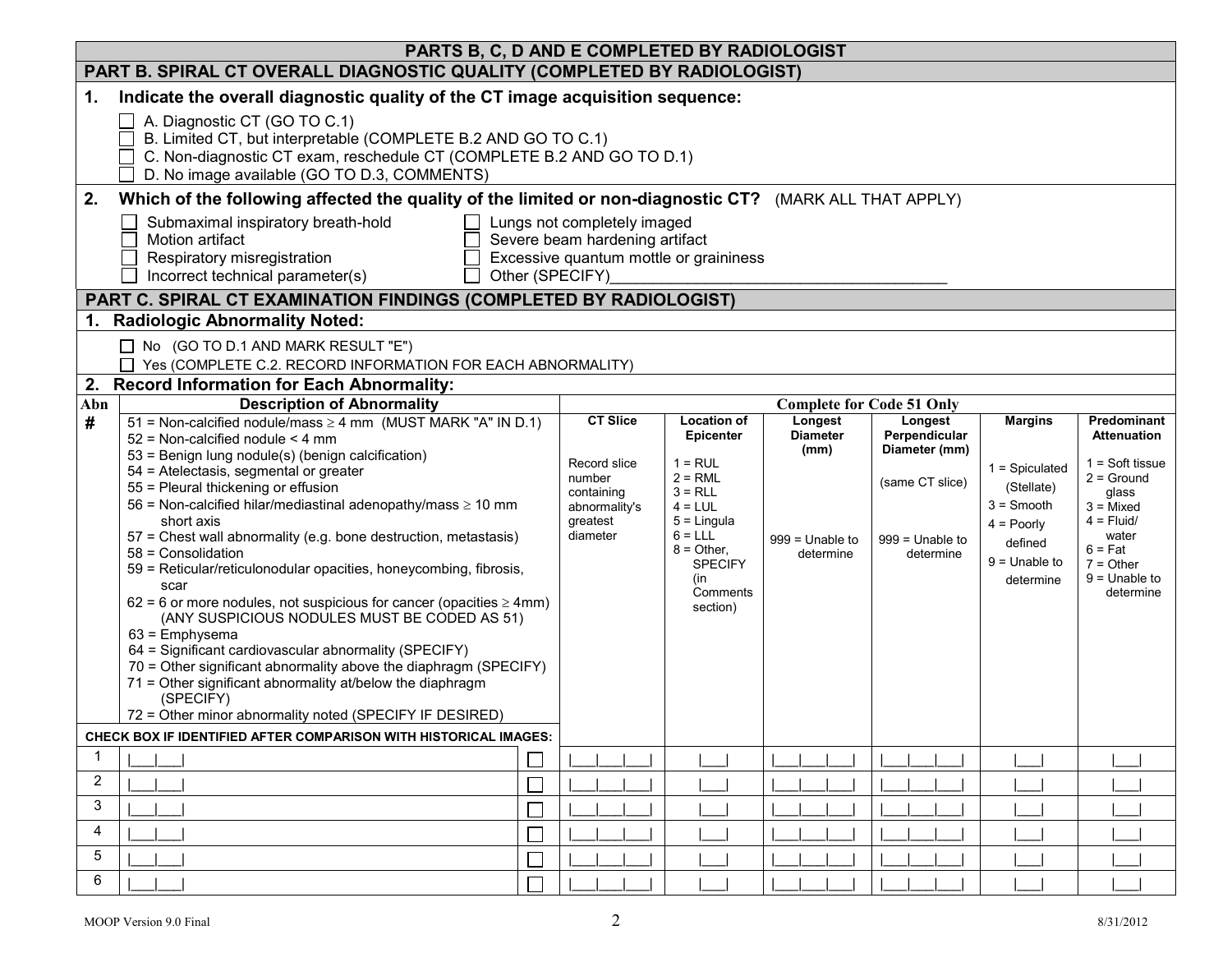| PART D. SPIRAL CT INTERPRETATION RESULTS (COMPLETED BY RADIOLOGIST)                                                                                                                                                                                                                                                                                                                                                                                                                                                    |                                                                                                                     |                                                                                                                                                                                                                                                                                                                                                                                  |                                                                                                             |                                                                                                                                               |                                                                                                        |                                                                                                          |  |  |  |
|------------------------------------------------------------------------------------------------------------------------------------------------------------------------------------------------------------------------------------------------------------------------------------------------------------------------------------------------------------------------------------------------------------------------------------------------------------------------------------------------------------------------|---------------------------------------------------------------------------------------------------------------------|----------------------------------------------------------------------------------------------------------------------------------------------------------------------------------------------------------------------------------------------------------------------------------------------------------------------------------------------------------------------------------|-------------------------------------------------------------------------------------------------------------|-----------------------------------------------------------------------------------------------------------------------------------------------|--------------------------------------------------------------------------------------------------------|----------------------------------------------------------------------------------------------------------|--|--|--|
| $\mathbf 1$ .                                                                                                                                                                                                                                                                                                                                                                                                                                                                                                          | <b>Lung Screening Result:</b>                                                                                       | A. Positive Screen - Abnormalities suspicious for lung cancer<br>C. Negative Screen - Clinically significant abnormalities not suspicious for lung cancer (GO TO D.3)<br>D. Negative Screen - Minor abnormalities not suspicious for lung cancer (GO TO D.3)<br>E. Negative Screen - No significant abnormalities (GO TO D.3)<br>F. Inadequate (COMPLETE PART D.3 AND GO TO E.6) | 2.<br>$\Box$ No                                                                                             | <b>Other Significant Abnormalities</b><br>(in addition to lung screening<br>results) that need to be reported:<br>$\Box$ Yes (SPECIFY IN D.3) |                                                                                                        |                                                                                                          |  |  |  |
| 3.                                                                                                                                                                                                                                                                                                                                                                                                                                                                                                                     | <b>Comments:</b><br>$\Box$ No<br>$\Box$ Yes<br>Continued                                                            |                                                                                                                                                                                                                                                                                                                                                                                  |                                                                                                             |                                                                                                                                               |                                                                                                        |                                                                                                          |  |  |  |
|                                                                                                                                                                                                                                                                                                                                                                                                                                                                                                                        | PART E. SPIRAL CT COMPARISON RESULTS - COMPLETE FOR ALL LUNG SCREENING RESULTS (COMPLETED BY<br><b>RADIOLOGIST)</b> |                                                                                                                                                                                                                                                                                                                                                                                  |                                                                                                             |                                                                                                                                               |                                                                                                        |                                                                                                          |  |  |  |
| 1. Comparison Image: (MARK ALL THAT APPLY)<br>No image available (GO TO E.4)<br>T <sub>0</sub><br>$T_1$<br>$T2$ Inadequate scan<br>Previous scan not completed as part of NLST (RECORD SCAN TYPE AND DATES FOR UP TO 3 PREVIOUS SCANS)<br><b>Previous Scan Type(s):</b><br>Date(s) of Previous Scan(s) (MONTH/DAY/YEAR)<br><b>Scan Types</b><br>$1 = CT$<br>$2 = CXR$<br>$3 = MRI$<br>Enter abnormality number and code for all Code 51 abnormalities AND other significant abnormalities seen on this screening<br>2. |                                                                                                                     |                                                                                                                                                                                                                                                                                                                                                                                  |                                                                                                             |                                                                                                                                               |                                                                                                        |                                                                                                          |  |  |  |
| exam. (IF NONE, GO TO E.3)<br>Was                                                                                                                                                                                                                                                                                                                                                                                                                                                                                      |                                                                                                                     | Abnormality<br>Pre-existing?                                                                                                                                                                                                                                                                                                                                                     | <b>Earliest Date Visible</b>                                                                                | <b>COMPLETE FOR CODE 51 ABNORMALITIES ONLY</b>                                                                                                |                                                                                                        | <b>COMPLETE FOR OTHER</b><br><b>SIGNIFICANT</b><br><b>ABNORMALITIES ONLY</b>                             |  |  |  |
| Abn.#<br>(FROM<br><b>ITEM</b><br>C.2.)                                                                                                                                                                                                                                                                                                                                                                                                                                                                                 | Abn.Code<br>(FROM<br>ITEM C.2)                                                                                      | $1 = No$<br>$2 = Yes$<br>$9 =$ Unable to<br>determine                                                                                                                                                                                                                                                                                                                            | (COMPLETE ONLY FOR PRE-EXISTING<br>ABNORMALITIES)<br>(Month/Day/Year)<br>$99/99/9999$ = Unable to determine | <b>Interval Growth of</b><br>Abnormality?<br>$1 = No$<br>$2 = Yes$<br>$9$ = Unable to determine                                               | Interval suspicious<br>change in attenuation?<br>$1 = No$<br>$2 = Yes$<br>$9 =$ Unable to<br>determine | Interval change warrants<br>further investigation?<br>$1 = No$<br>$2 = Yes$<br>$9 =$ Unable to determine |  |  |  |
|                                                                                                                                                                                                                                                                                                                                                                                                                                                                                                                        |                                                                                                                     |                                                                                                                                                                                                                                                                                                                                                                                  | $\frac{1}{2}$                                                                                               |                                                                                                                                               |                                                                                                        |                                                                                                          |  |  |  |
|                                                                                                                                                                                                                                                                                                                                                                                                                                                                                                                        |                                                                                                                     |                                                                                                                                                                                                                                                                                                                                                                                  |                                                                                                             |                                                                                                                                               |                                                                                                        |                                                                                                          |  |  |  |
|                                                                                                                                                                                                                                                                                                                                                                                                                                                                                                                        |                                                                                                                     |                                                                                                                                                                                                                                                                                                                                                                                  |                                                                                                             |                                                                                                                                               |                                                                                                        |                                                                                                          |  |  |  |
|                                                                                                                                                                                                                                                                                                                                                                                                                                                                                                                        |                                                                                                                     |                                                                                                                                                                                                                                                                                                                                                                                  |                                                                                                             |                                                                                                                                               |                                                                                                        |                                                                                                          |  |  |  |
|                                                                                                                                                                                                                                                                                                                                                                                                                                                                                                                        |                                                                                                                     |                                                                                                                                                                                                                                                                                                                                                                                  |                                                                                                             |                                                                                                                                               |                                                                                                        |                                                                                                          |  |  |  |
|                                                                                                                                                                                                                                                                                                                                                                                                                                                                                                                        |                                                                                                                     |                                                                                                                                                                                                                                                                                                                                                                                  | 1/1<br>1/1                                                                                                  |                                                                                                                                               |                                                                                                        |                                                                                                          |  |  |  |